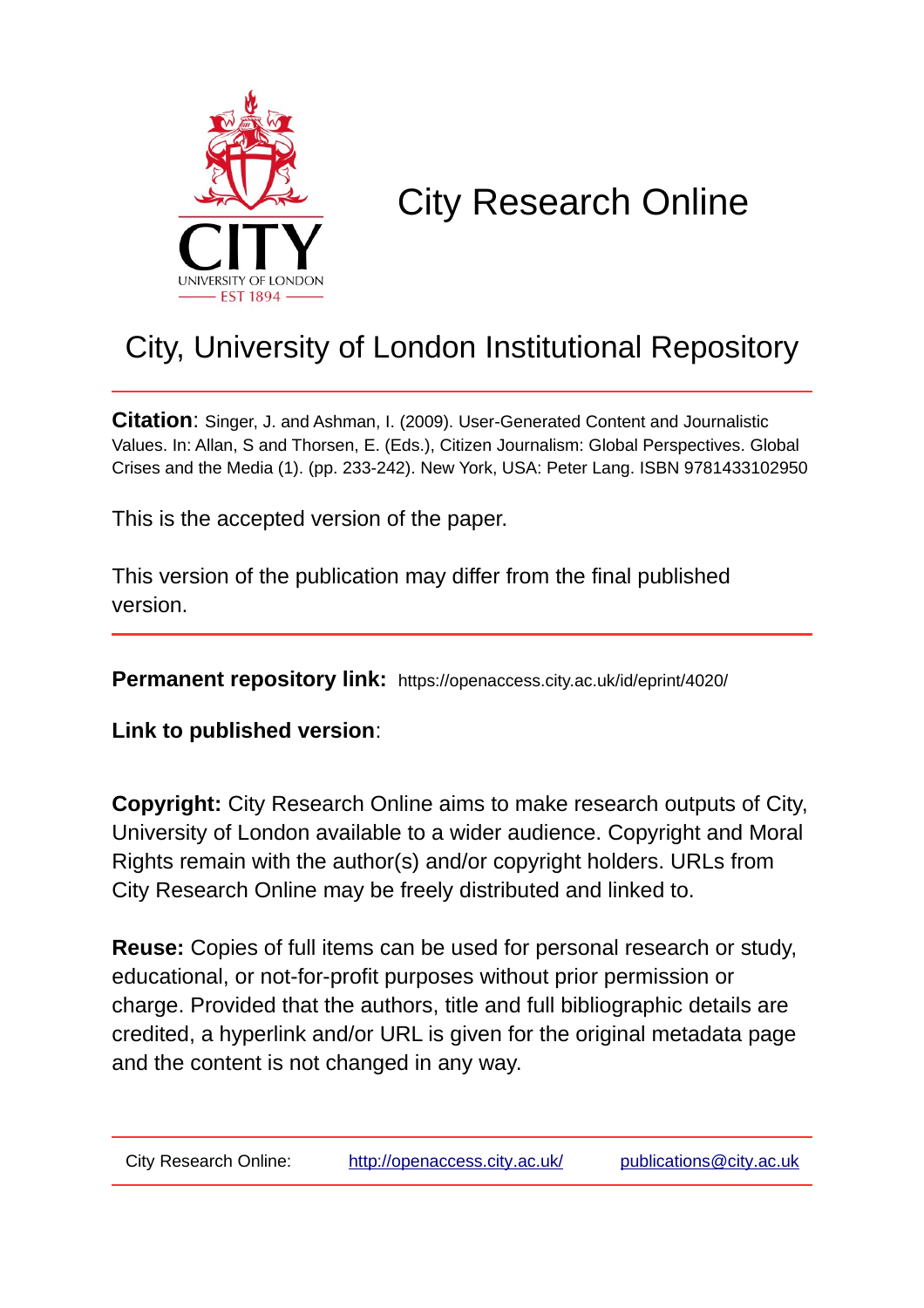#### *Copyright information*

The final and definitive version of this manuscript has been published as a chapter in: *Citizen Journalism: Global Perspectives* © 2009; all rights reserved, Peter Lang Publishing ISBN: 078-1-4331-0296-7

*Please cite as:*

Singer, J. B., and Ashman, I. (2009). "User-Generated Content and Journalistic Values." In *Citizen Journalism: Global Perspectives* (S. Allan and E. Thorsen, editors), 233-242. New York: Peter Lang.

### **User-Generated Content and Journalistic Values**

*Jane B. Singer and Ian Ashman* 

The various forms of user-generated content (UGC) described in this book not only raise practical issues for journalists but also challenge long-standing occupational values. Who decides what is credible, true, or even newsworthy? What happens to the prized journalistic norm of autonomy in this interconnected environment? When the content space is shared, who is responsible for what it contains? What might an optimal relationship between journalists and user/contributors – the people Bruns (2007) calls 'produsers' – look like, and what are the obstacles to achieving it?

The rapid advent of UGC in the digital media environment has given a new twist to longstanding journalistic ambivalence – at best – about citizen journalism. A perception that moves toward civic journalism, the term for prototypical efforts to explicitly incorporate public input into deciding what to cover and how to cover it, would undermine journalists' ability to make autonomous news judgments and report accordingly were at the heart of professional resistance to the idea in the 1990s (McDevitt, 2003). More recent objections have included protests that citizen journalism is not really journalism at all, notably because much of what users create seems to have little to do with the broader public interest (Stabe, 2006).

Essentially, at issue is journalistic control not merely over definitions but also, as this chapter explores, over the norms that journalists see as framing their own products and processes, but not necessarily those of users. We examine the topic by looking at how journalists at Britain's *Guardian* newspaper and its internationally popular website – part of a media organization in which clearly articulated values are culturally embedded – are assessing and incorporating UGC.

#### **Guardian Media and the Scott Trust**

The *Guardian* and Sunday *Observer* are flagship newspapers of the Guardian Media Group, a company wholly owned by a trust whose core purpose is to safeguard the financial and editorial independence of its holdings. The Scott Trust states that profit must be used 'to sustain journalism that is free from commercial or political interference' – journalism that in turn must uphold a set of values articulated by *Manchester Guardian* editor CP Scott on the paper's 100<sup>th</sup> anniversary in 1921. 'Comment is free, but facts are sacred', he declared. Newspapers have 'a moral as well as a material existence', and 'the voice of opponents no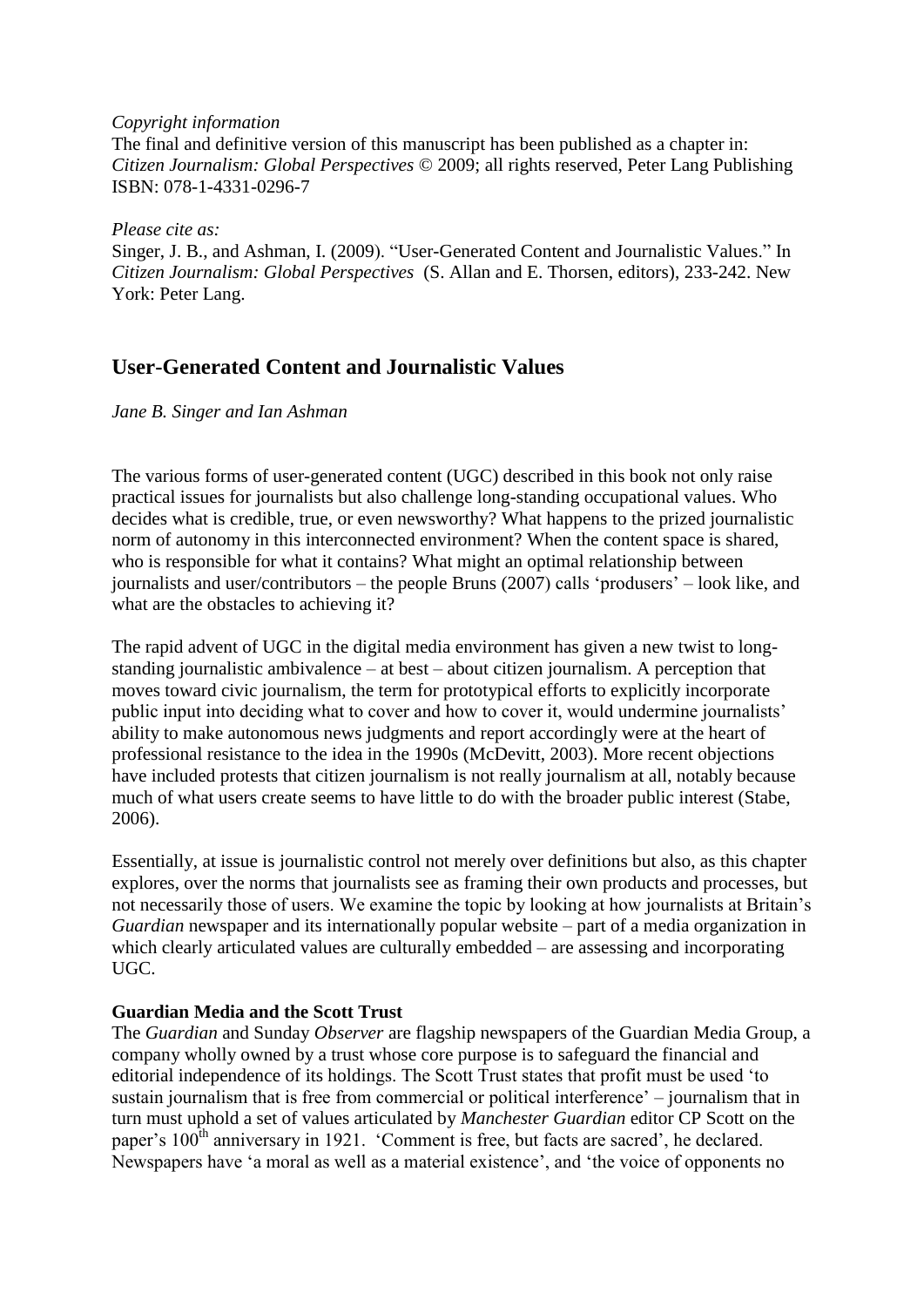less than that of friends has as right to be heard' (Guardian Media Group, 2007). Applying those values to a digital age, current *Guardian* editor Alan Rusbridger wrote:

The character of Scott Trust journalism depends on its independence of ownership, behaviour and belief. Our journalists should be fierce in their protection of that independence. In the absence of a proprietor, our journalists' main relationships are with other colleagues and with readers, viewers or listeners. There should be a high premium on transparency, collaboration and open discussion. (Forgan, n.d.:7-8)

The *Guardian*, *Observer*, and guardian.co.uk together employ nearly 800 journalists. About 10 percent work on the award-winning website, which includes hundreds of blogs from staffers and commissioned writers. The 'Comment Is Free' section, launched in 2006, is Britain's leading commentary blog, attracting 350,000 comments or more a month. Its stated aim is to provide 'an open-ended space for debate, dispute, argument and agreement' (guardian.co.uk, n.d.). Aside from topics deemed especially sensitive, such as 'Blogging the Qur'an', comments are not pre-moderated. As of this writing, the *Guardian* allows relatively little free-form 'citizen journalism' – that is, material not directly tied to content it has provided.

Although most readers of the printed newspapers live in the UK, two-thirds of the website users are outside the country. *Guardian* journalists accustomed to writing for, and getting feedback from, a British audience must therefore now accommodate an international readership.

#### **Journalistic Values in a Networked Environment**

Building on work that traced the encroachment of blogs on journalists' occupational turf (Lowrey, 2006), researchers have turned to the ways in which journalistic culture encompasses, or not, material from users that increasingly occupies the same digital space. Deuze and his colleagues suggest that participatory ideals do not mesh well with notions that journalists should keep their professional distance, 'notions which tend to exclude rather than to include' (Deuze, Bruns and Neuberger, 2007:335). Journalists interviewed by Thurman (2008) in his study of UGC in nine British news outlets highlighted content concerns including newsworthiness, quality, balance, and decency.

In their multi-national study of UGC on media websites, Domingo et al. (2008) found that news organizations in Europe and the US are interpreting online user participation mainly as an opportunity for readers to debate current events; the core journalistic culture remains largely unchanged, as professionals retain the decision-making power at each stage of the news production process. Similarly, Hermida and Thurman (2008) found that UK journalists are retaining traditional gatekeeping roles in adopting user content on their websites.

Deuze (2005) places normative values including autonomy within what he calls the ideology of journalism, a system of beliefs that enable a group to produce meanings and ideas. In considering the challenges to journalists posed by citizen journalists and other external content providers, Singer also highlights autonomy, along with accountability. She suggests that in a networked environment, where all communicators and all communication are connected, 'the notion of autonomy becomes unavoidably contested' (Singer, 2007:90).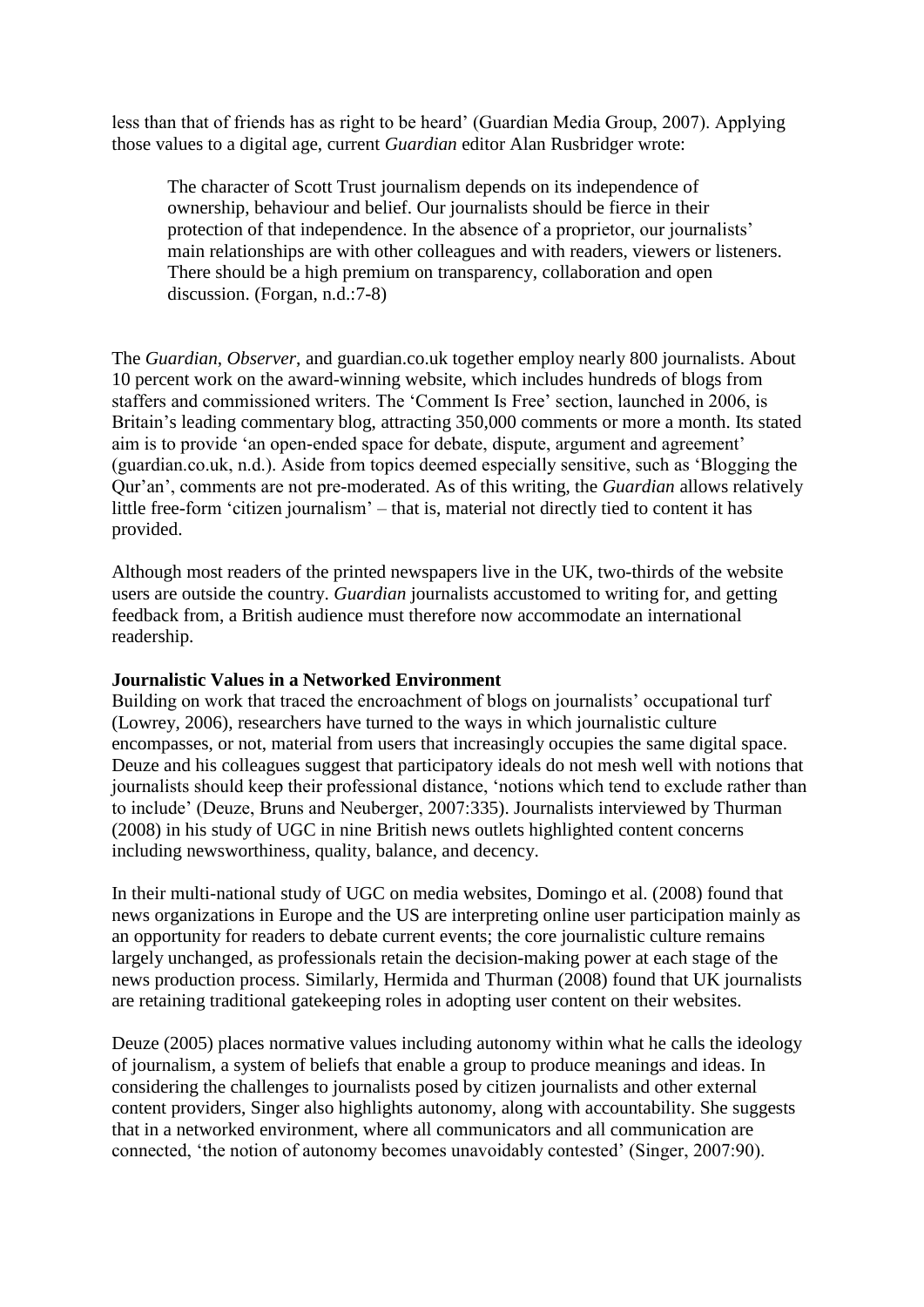Autonomy and accountability, as well as authenticity, are normative values related to journalistic credibility that Hayes and his colleagues suggest need to be both strengthened and reinterpreted in a digital environment, where 'old assumptions about journalistic roles and values can no longer be accepted uncritically nor old approaches to them continued indefinitely' (Hayes et al., 2007:275).

This chapter offers empirical evidence about journalists' views of these values in an environment that includes citizen journalism and other forms of user input. It is based on interviews with 33 print and digital *Guardian* journalists between November 2007 and February 2008. Brief questionnaires also enabled journalists to provide up to three words or short phrases associated with credibility (related to authenticity), responsibility (accountability), autonomy, and competence; in addition, they were invited to highlight a key ethical issue related to audience input into the news product or production process. All but five completed at least some parts of the questionnaire.

The questionnaire data provide a benchmark for understanding how these journalists define their occupational values. A relatively small set of traits are seen as essential. Accuracy stands out as central; the two dozen journalists who answered this question mentioned it most often in connection with credibility, responsibility, and overall competence.

Other associations also spanned more than one construct. Honesty and balance / fairness were associated with both credibility and responsibility; thoroughness and expertise, including notions about authority, were highlighted in connection with credibility and competence. Independence was seen as an important aspect of credibility, as well as comprising the core of journalistic autonomy.

#### **UGC and Journalistic Values at the** *Guardian*

The 15 journalists who identified key issues related to UGC focused mainly on credibility and civility – and the potential for 'debasing journalism' by their absence, as a print editor wrote. 'The platform gives credibility to people whose comments may be completely inaccurate, offensive or without foundation in fact. It arguably undermines the work of professional journalists by placing the words of people who have no training or professional responsibility alongside, or even on a par with, those who do', wrote an online journalist.

At the same time, respondents linked UGC to values of free speech – 'letting people have their voice heard without intimidation', as an online editor wrote – and strengthened relationships. 'We're no longer writing for people, but having a conversation with them', a print editor wrote. 'The relationship is more balanced than ever before'. Some tied UGC to what they felt the paper stood for. 'It is a challenge to extend the *Guardian*'s values and ethics', an online editor wrote, 'which on many counts we are achieving successfully and others not'.

The 33 interviews expand on these ideas and suggest others. We will take the three concepts of authenticity, autonomy, and accountability in turn, then examine how *Guardian* journalists see relationships with users evolving in this increasingly shared, global media space.

#### *Authenticity*

For *Guardian* staff, being a 'true' or authentic journalist encompasses occupational norms of credibility, authority, and accuracy. The extent to which UGC jeopardizes or undermines personal and institutional authenticity was a major concern.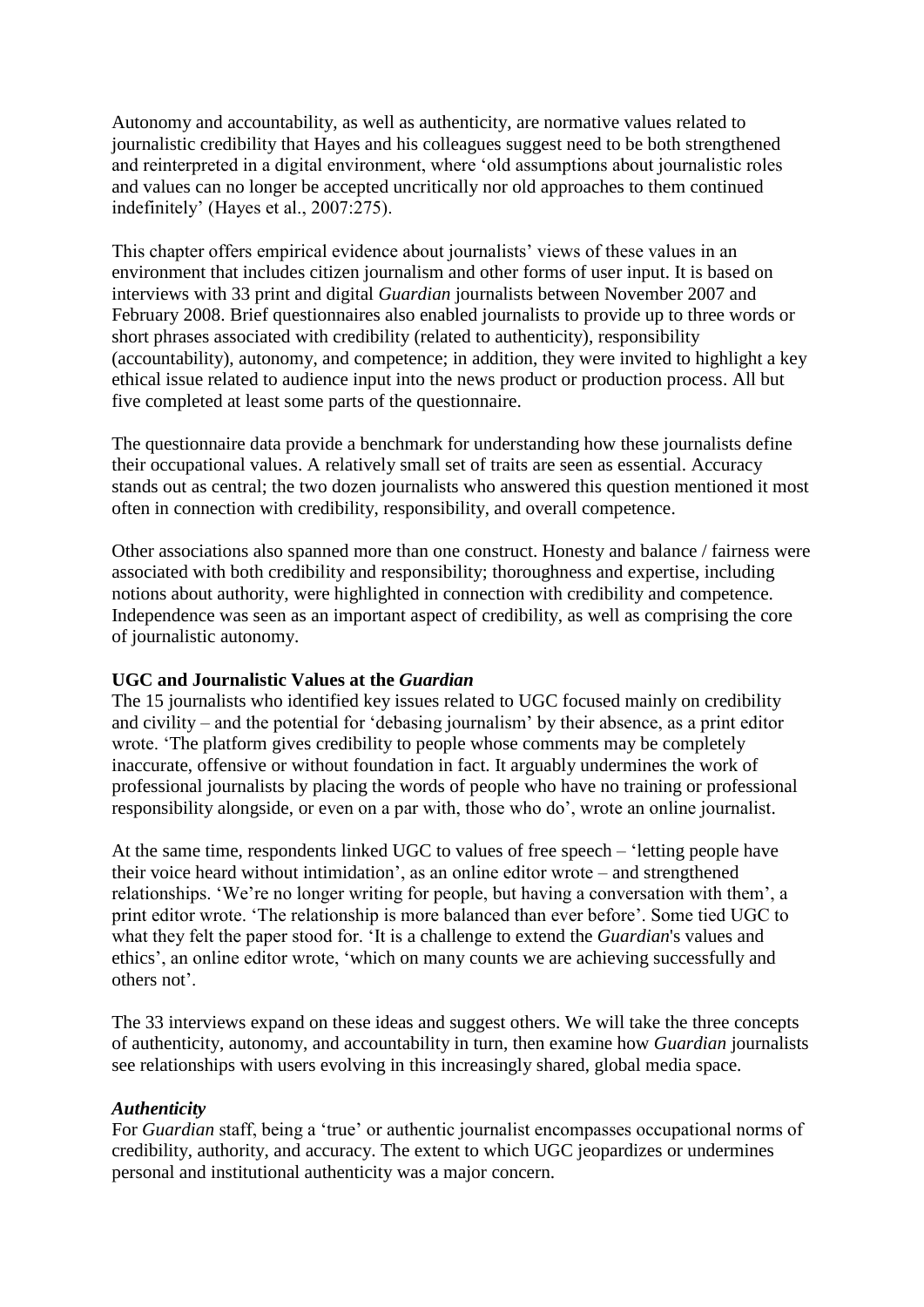Most agreed that users pose a challenge to journalistic authority – but opinions differed on whether this was a good or bad thing. Some saw democratization of discourse as healthy. 'The old model of top-down, from-the-pulpit editorializing just doesn't do anymore. The vitality of the whole [Comment Is Free] enterprise is in the debate', an online editor said. 'You're not there to give people definitive answers'. Others felt UGC was not credible or authoritative enough to be inherently beneficial. They saw a crucial ongoing role for 'the expert journalist who can interrogate and understand and all of those sorts of things in a way that the citizen reporter just can't', as a print editor said.

Notions of authority and credibility were closely related. Journalists believed they took adequate steps to ensure what they wrote was credible but had little or no way to either assess or improve the credibility of what users provided**.** One editor said she had no expectation that users would be credible, citing issues of 'what they know, what they don't know, what motivation they have, and what views they bring with them'.

Institutional authenticity is also at stake. Respondents were universally supportive of '*Guardian* values' – and proprietary about protecting them. They saw their employer as providing a quality product and standing for things they approved, including enabling diverse voices to be heard. But they worried that those voices would harm the paper's own place in the world of credible opinion, potentially undermining the brand by sheer nastiness.

Another threat to authority was more direct: Users do not hesitate to challenge, often stridently, what journalists write. The challenge takes three forms: personal attacks, disagreement over opinion, and disputes about factual information. All three require time and energy to deal with, resources not always in adequate supply. Journalists who feel they already have too much to do wonder 'why would I want to respond to BigDick119?' an online editor said.

Otherwise, journalists favored a different response to each challenge. Personal attacks were easiest, in theory: Grit your teeth and try to ignore them – if you can. 'Sometimes I snipe back', one online writer confessed. 'I try to take a deep breath, be positive and say, "Well, the reason we said this was because …" But to be honest, I don't feel it's part of my job to go and disabuse people of notions they shouldn't be holding in the first place'. A print editor said his reaction to abusive users was: 'YOU set the tone for the discourse – you can't expect us not to respond in kind. If you call us ignorant imbeciles, you've got to expect that we'll take it to heart a little bit'.

Differences of opinion drew mixed reaction, though particularly among online staffers, honest (and civilly expressed) disagreement was seen as providing healthy opportunities for meaningful engagement and even self-reflection. Having one's opinions challenged 'removes complacency', a print editor said, and responding constructively to users involves explaining why you disagree with their point of view: 'You have to question yourself as well as them'.

Challenges of factual statements also were valued, though for a different reason: knowing their work would be open to comment made journalists pay extra attention to getting it right in the first place. One blogger said she asks herself if what she has written is 'bullet-proof': 'I'm going to go and triple-check it because I know someone will shoot me down if I don't, and obviously that will destroy the credibility of anything else you say'. However, responding to challenges can be time-consuming. 'It's good that people can raise things. The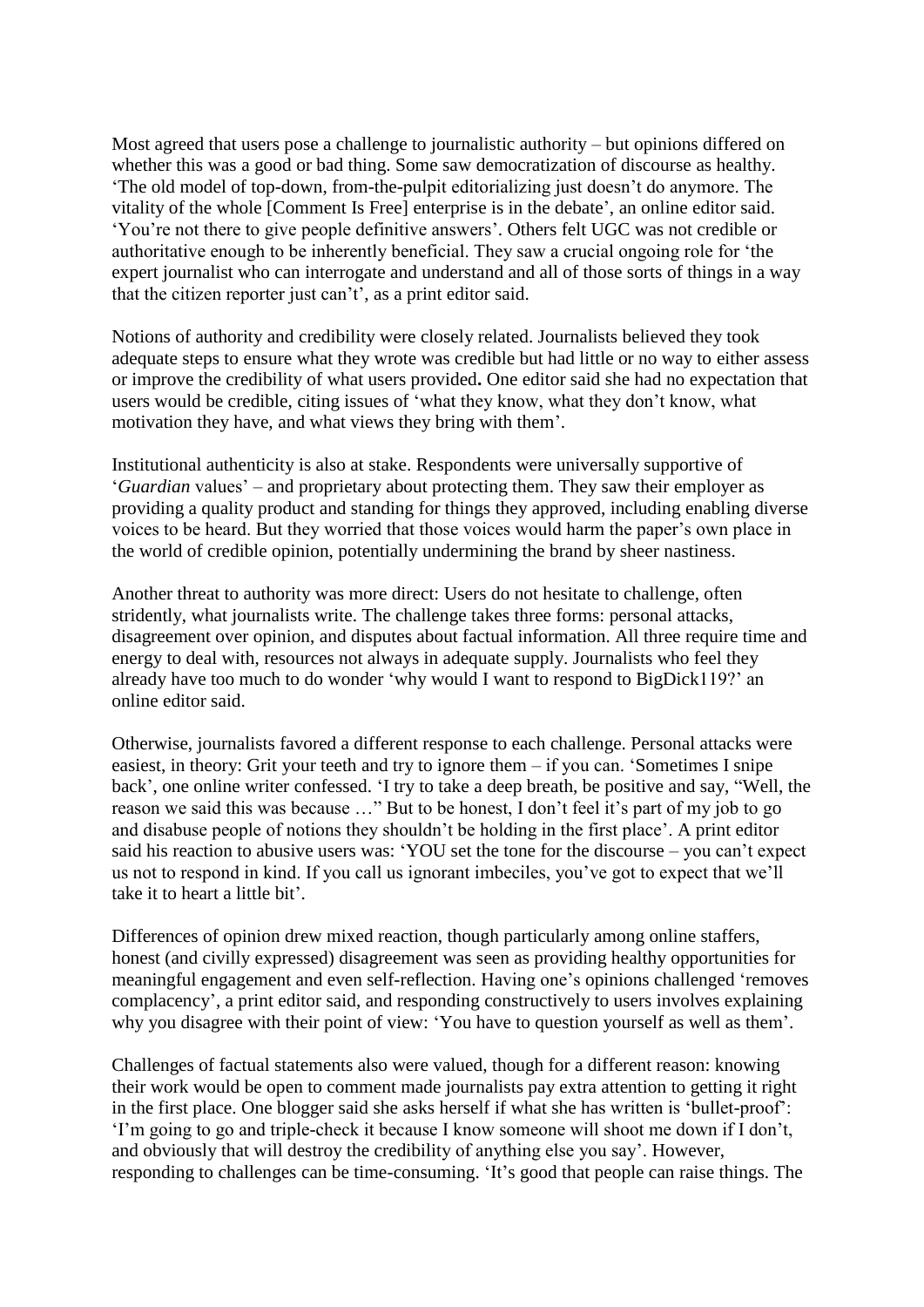internet gives them more standing to do that. The difficulty is it can then involve the media in long and tedious work to justify themselves', an online editor said. 'They often question very basic assumptions'.

#### *Autonomy*

In challenging 'basic assumptions' and otherwise questioning what journalists write, UGC has the potential to erode professional autonomy as well as authority. Indeed, journalists see the concepts as closely related. An online editor said user feedback did not threaten his autonomy because 'ultimately, I'm still in charge of it, and they're not', adding 'you want to please them, but that's different from eroding your sense of autonomy'.

Most interviewees treasured the large amount of individual autonomy they felt they had. Online staffers in particular commented on their freedom to write – and post – what they liked, in comparison to more protracted print editing processes. A former newspaper writer who had moved online said the editor who 'scrutinizes everything' before publication has been replaced to some extent by users who 'can act as whistle blowers if there's dodgy content'.

Input into decisions about what and how to write is not necessarily desired, however. The main area where UGC was seen as potentially impinging on journalistic autonomy related to the ready availability – indeed, the seductiveness – of hit logs and comment counts. Journalists accustomed to their work being part of a package for which only aggregated readership figures are available (and those only a few times a year) can see exactly how many people read their stories – and how many feel compelled to respond. Some saw such information as useful. 'I have an enormous amount of independence. I can write about anything', an online journalist said. 'But there's got to be a reason for it and a demand for it and an audience for it. Online, you do have this kind of instant knowledge of whether something you've written is of interest to people or not. … We may feel "well, that obviously was really popular, what else can we do along those lines?"'

However, most were reluctant to say that usage information either did or should dictate what they wrote or how they wrote it, a practice a print writer described as 'traffic whoring'. They stressed the importance of journalistic autonomy in content decisions. 'I wouldn't ever throw the more in-depth stuff out the window just to get comments', said an online writer. 'If you're going to start chasing hits, you're just going to end up writing about gratuitous remarks', said another. 'It appals me, the idea of what you'd have to do for popularity'.

Some journalists phrased their objections in terms of safeguarding the *Guardian* brand as distinct from the British 'red-tops' or down-market tabloids. 'You have to balance the desire for hits with what we think the paper should represent', an online editor said. Several said that while 'dumbing down' their content, for instance with celebrity gossip, would attract more hits, such appeals to 'the lowest common denominator' ultimately would alienate 'real'*Guardian* readers.

#### *Accountability*

The interviewees felt a clear responsibility to those readers, one related both to the quality of the content – 'my responsibility to the community is to put up good quality stuff that is interesting and accurate', an online journalist said – and to the quality of the resulting discourse. Indeed, they felt that sense of responsibility distinguished them from users. 'With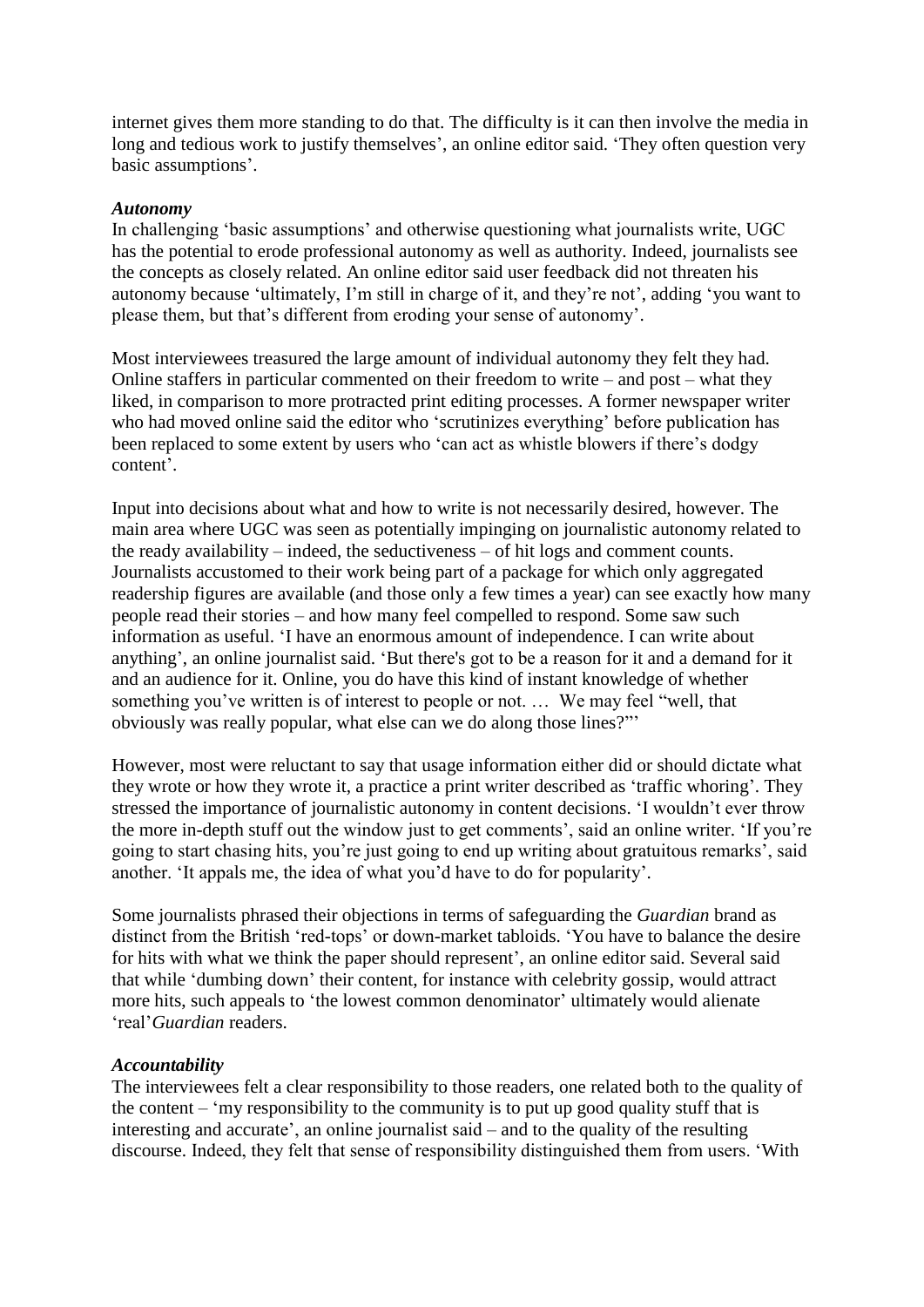citizen journalists, it's all rights and no responsibilities', a print writer said. 'They can opt out at any moment, and I can't', a print editor said.

For journalists, overlapping considerations of honesty, transparency, and trust all related to accountability in an interactive environment. 'It works by being honest', a print editor said. 'What makes people cross is if they think you're being unfair or dishonest or disingenuous'. An online editor said users now expect journalists to 'step out from behind articles, defend, and discuss them'. Another journalist cited the need to 'be seen putting our hands up' when they got something wrong.

One simple aspect of being accountable is having a byline. 'Commenters behind a shroud of anonymity don't have that responsibility' not to be cruel, an online writer said. 'They don't care. But I can't do that'. Indeed, almost all the respondents who mentioned anonymity suggested it was a factor in the too-often abusive tone of online discourse. 'People feel licensed to say things in content and style that they wouldn't own if publishing as themselves', said an online editor.

Several respondents also touched on a perceived responsibility to be fair and balanced. An online journalist cited a need to 'consciously signal' efforts to look at a topic from different perspectives. Once an item is published, she said, 'You're going to get loads of perspectives! So if you haven't even thought about one of them, I think it undermines your initial attempt'.

#### *Negotiating new relationships*

All these views highlight the many complexities journalists face in negotiating new forms of interaction with other citizens. Some interviewees valued the more open and dialogic relationships. 'It's made it a much more balanced site', an online editor said; despite a few disruptive contributors, 'most are eloquent, intelligent, and able to add to the debate'. Interviewees embedded in online communities outside their *Guardian* role were notably more comfortable. Veteran journalists asked to engage with users want to know '"why am I being thrown to the lions?" Whereas I don't see them as lions', a blogger-turned-journalist said. 'They're part of the tribe that I am still part of, but in a different way'.

Others were taken aback by what they saw as disturbingly confrontational discourse. Several characterized it as blatantly sexist. 'Female journalists tend to be subject to abuse', one woman interviewee said. 'It tends to be like a big boy's playground'. Some saw it as rude to the point of being abusive. An editor said one of his writers told him, 'If I want to be called a cunt all day, I'd become a traffic warden and do it in the open air'. Some confessed to feeling hurt or upset. 'You get really, really depreciative comments', an online writer said. 'Whatever kind of maxims you repeat to yourself about how anything good always has haters, it subconsciously works away'.

At the moment, no explicit policies for journalist-user interaction exist at the *Guardian*, though informal guidelines are emerging – they suggest thanking users who correct errors, engaging with those who raise valuable (in the journalists' eyes) points and trying to ignore the irredeemably obnoxious. Several interviewees indicated that they were coming to see encouragement of cogent contributions as having more long-term value than discouragement of the less cogent. 'You can ignore the very hostile ones and respond to the more constructive ones', an online editor said.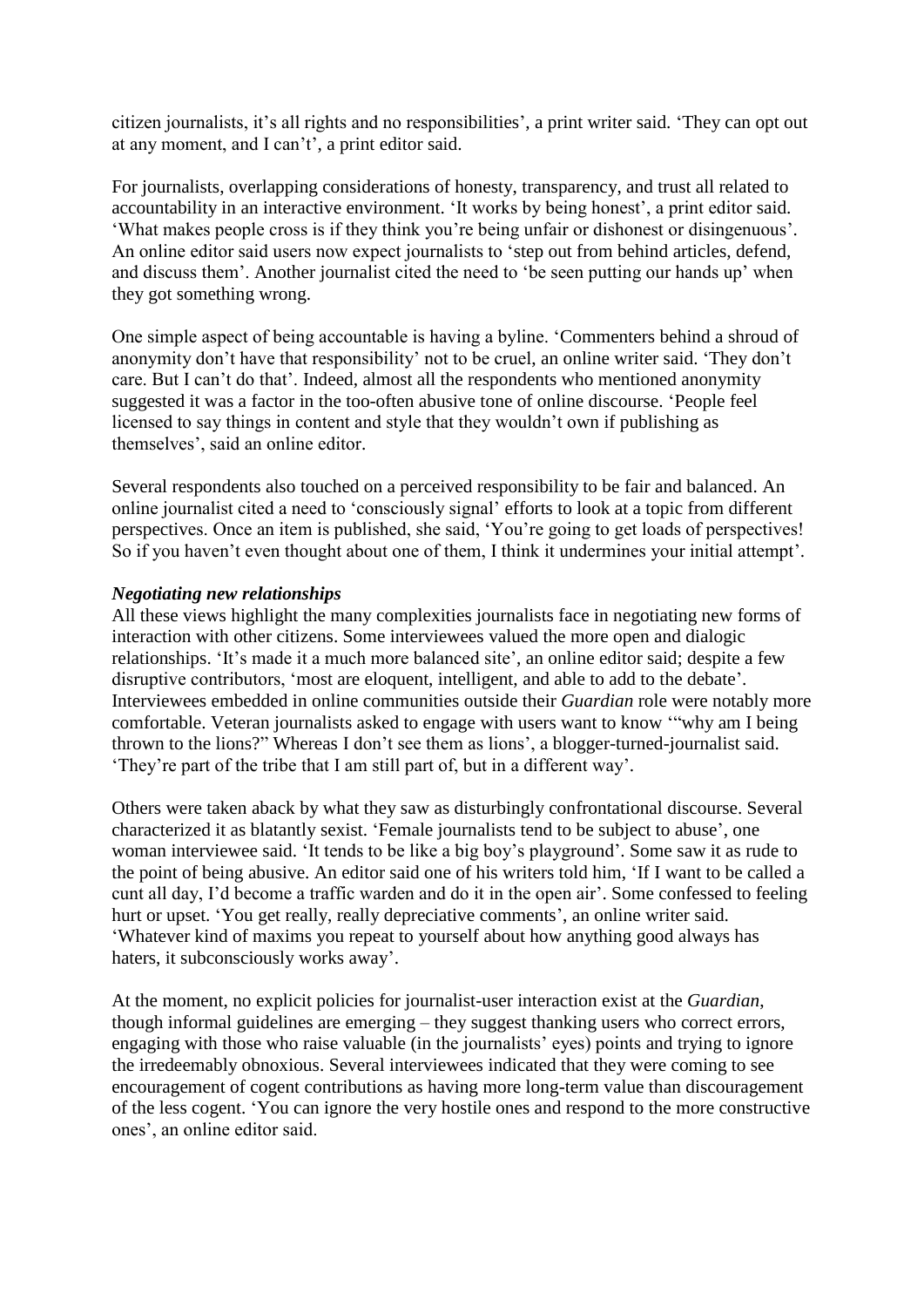Some said that though interaction was great, a bit of professional distance also was needed. Reading through comment threads, an online editor said, can lead to 'getting very depressed: "They all hate us, what's the point, why don't we just pack it all in?" And that's where the sense of autonomy comes in, and you have to say, "Actually, this is still our website, and this is what we're trying to do here." You have to remember what you're there to do in the first place'. She cited the Scott Trust mandate to enable debate of issues of the day: 'If we didn't have our autonomy, we wouldn't be producing that range of voices that we do produce'.

In general, *Guardian* journalists conveyed a feeling that the interactive terrain was one they were only just learning to navigate and had considerable ambivalence about. One online journalist said her colleagues were not trained or prepared for the 'slip from professional discourse into a more personal discourse'. Their role is no longer simply to inform or entertain; it is to engage and interact with a hugely diverse range of unseen, but definitely not unheard, people all over the world.

#### **Summary**

The *Guardian* journalists studied here expressed concerns about the credibility of UGC itself and about the effects of anonymous and / or uncivil comments on personal and institutional credibility. The perception that UGC potentially challenged their authority was widespread; though they said they appreciated the fact that more voices could now be heard, many clearly felt that too many of those voices were not worth listening to. One perceived value of UGC, however, was that it encouraged increased attention to accuracy, a paramount professional virtue.

Autonomy was highly valued, and most journalists were adamant that usage data – direct and immediate feedback from users about what they were interested in reading – should not be allowed to encroach on their professional news judgment. However, they also felt accountable to those users and indeed saw having explicit responsibilities as something that set them apart. The simple fact that users can be anonymous while journalists cannot was highlighted as an important component of online accountability.

All these issues – from autonomy to accountability, credibility to civility – are connected to the challenges inherent in negotiating new relationships. *Guardian* journalists, particularly the ones more deeply embedded in the traditional media culture, expressed considerable ambivalence about those relationships. Long-standing cultural norms position autonomy as a safeguard of credibility, and accepting explicit interdependency can be a lot to ask. Moreover, many were taken aback by the tone of some user contributions. Although most saw a theoretical value in broadened discourse, the reality presented a more profound challenge to their professional sensibilities than they had perhaps anticipated.

More broadly, this work suggests that journalists are thinking about the issues raised by citizen contributions in terms of an existing cultural framework defined by occupational norms – with varying degrees of accommodation and resistance. They face challenges in an open, global, and networked media environment that they did not confront when the product they alone produced was one they alone controlled.

When journalists control the product and the discourse surrounding it, relations with users are destined to be held at a distance. Yet in a seamless network, with its flattened or even obliterated hierarchies, all are in close proximity, a click of a mouse away. Journalists are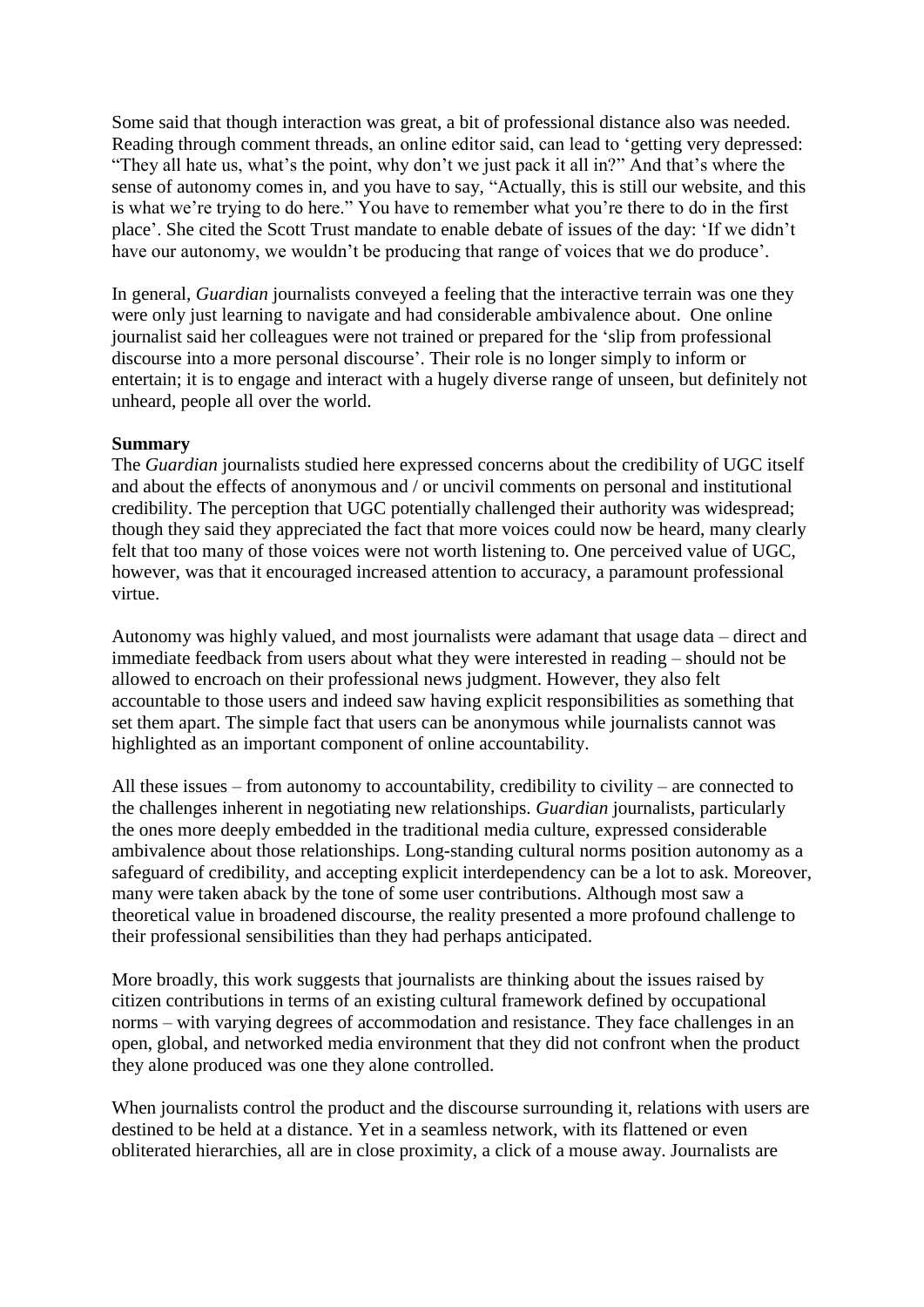increasingly comfortable seeing themselves as citizens of this networked world, but they have doubts about whether the reverse – that citizens are journalists – is also true.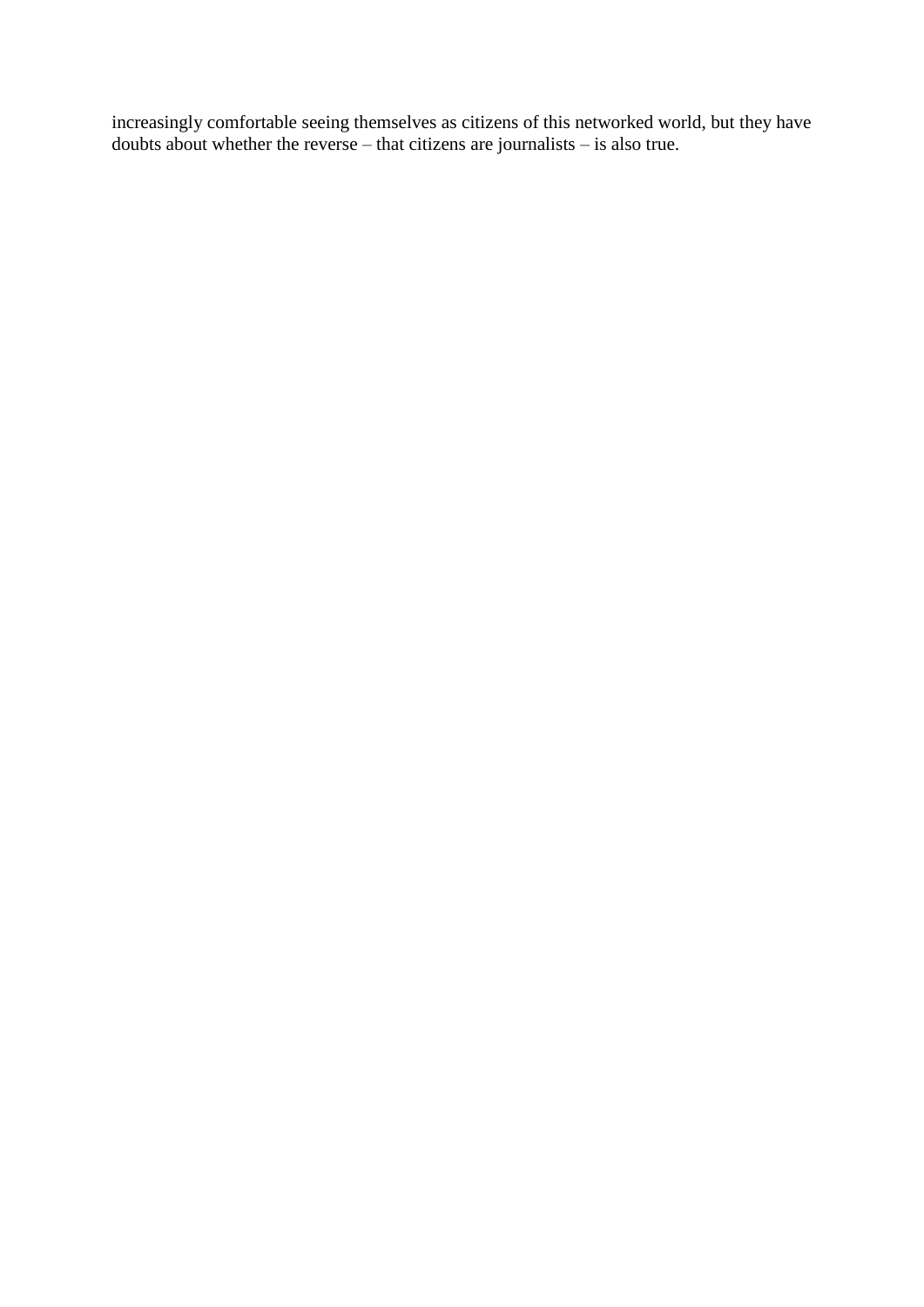#### **REFERENCES**

- Bruns, A. (2007). Produsage: Towards a broader framework for user-led content creation. Proceedings of the 6th ACM SIGCHI Conference on Creativity & Cognition. Retrieved 21 March 2008 from: <http://eprints.qut.edu.au/archive/00006623/01/6623.pdf>
- McDevitt, Michael. (2003). In defense of autonomy: A critique of the public journalism critique. *Journal of Communication 53* (1): 155-164.
- Stabe, Martin. (2006, 9 June). The four critiques of 'citizen journalism.' Pressgazette.co.uk. Retrieved 27 June 2008 from: http://www.pressgazette.co.uk/story.asp?sectioncode=1&storycode=34418
- Guardian Media Group. (2007). The Scott Trust: The Scott Trust values. Retrieved 18 March 2008 from:<http://www.gmgplc.co.uk/ScottTrust/TheScottTrustvalues/> tabid/194/Default.aspx
- Forgan, Liz. (n.d.). Foreword to *A Hundred Years* (CP Scott, originally published 1921). Retrieved 18 March 2008 from: [http://www.gmgplc.co.uk/Portals/7/CP\\_Scott\\_leader.pdf](http://www.gmgplc.co.uk/Portals/7/CP_Scott_leader.pdf) (pp. 7-8).
- guardian.co.uk. (n.d.). Comment Is Free: About this site. Retrieved 21 March 2008 from: [http://commentisfree.](http://commentisfree.guardian.co.uk/about.html)*Guardian*.co.uk/about.html
- Lowrey, Wilson. (2006). Mapping the journalism-blogging relationship. *Journalism 7* (4): 477-500.
- Deuze, Mark, Bruns, Axel, & Neuberger, Christoph. (2007). Preparing for an age of participatory news. *Journalism Practice 1* (3): 322- 338 (p. 335).
- Thurman, Neil. (2008). Forums for citizen journalists? Adoption of user generated content initiatives by online news media. *New Media & Society 10* (1): 139-157.
- Domingo, David, Quandt, Thorsten, Heinonen, Ari, Paulussen, Steve, Singer, Jane B., & Vujnovic, Marina. (2008). Participatory journalism practices in the media and beyond: An international comparative study of initiatives in online newspapers. *Journalism Practice 2* (3): 326-342.
- Hermida, Alfred, & Thurman, Neil. (2008). A clash of cultures: The integration of user-generated content within professional journalistic frameworks at British newspaper websites. *Journalism Practice 2* (3): 343-356.
- Deuze, Mark (2005). What is journalism? Professional identity and ideology of journalists reconsidered. *Journalism 6* (4): 442-464.
- Singer, Jane B. (2007). Contested autonomy: Professional and popular claims on journalistic norms. *Journalism Studies 8* (1): 79-95 (p. 90).

Hayes, Arthur S., Singer, Jane B., & Ceppos, Jerry. (2007). Shifting roles, enduring values: